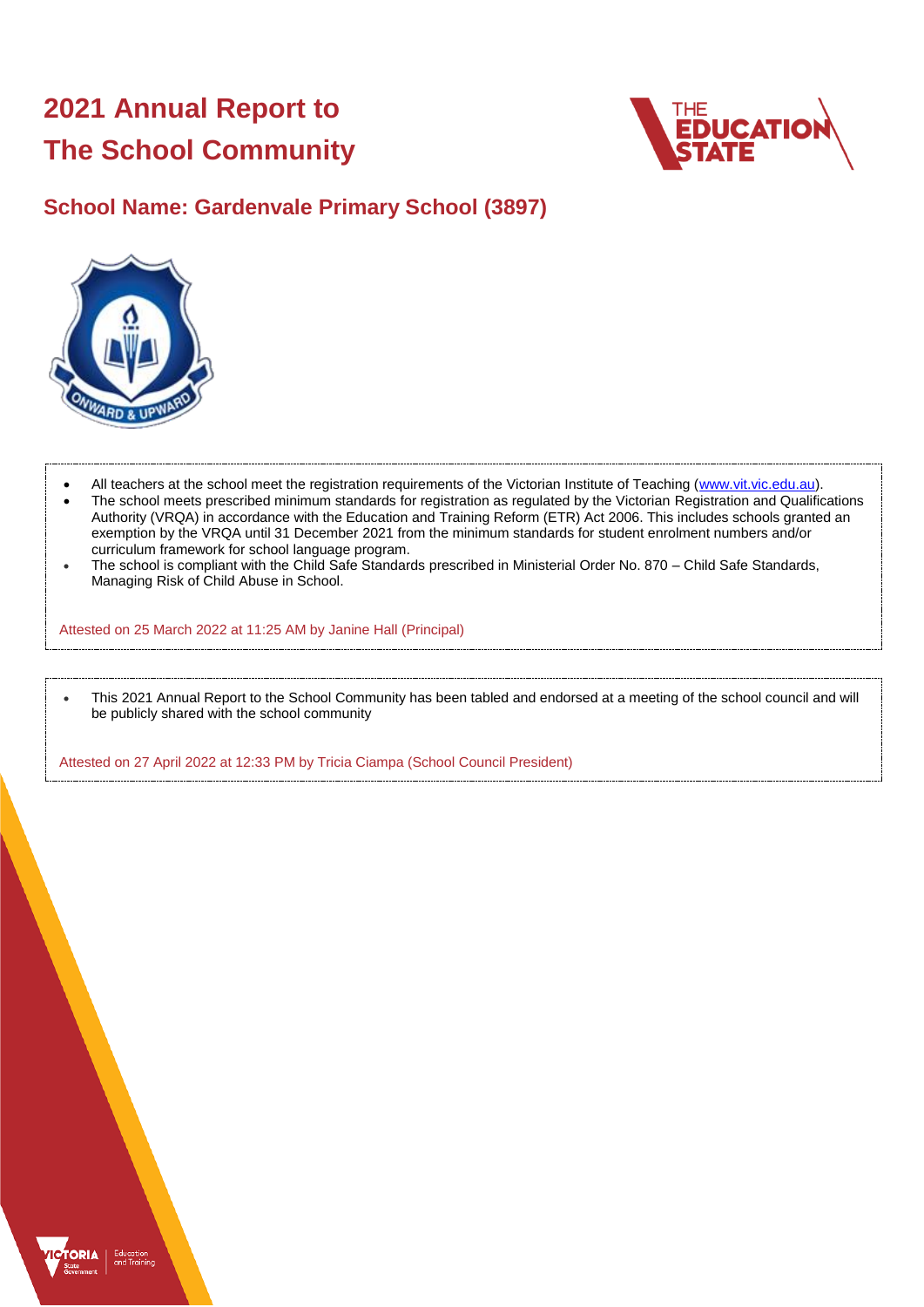

# How to read the Annual Report

## What does the *'About Our School'* commentary section of this report refer to?

The 'About our school' commentary provides a brief background on the school, an outline of the school's performance over the year and future directions.

The 'School Context' describes the school's vision, values and purpose. Details include the school's geographic location, size and structure, social characteristics, enrolment characteristics and special programs.

The 'Framework for Improving Student Outcomes (FISO)' section includes the improvement initiatives the school has selected and the progress they have made towards achieving them through the implementation of their School Strategic Plan and Annual Implementation Plan.

### What does the *'Performance Summary'* section of this report refer to?

The Performance Summary includes the following:

#### **School Profile**

- student enrolment information
- the school's 'Student Family Occupation and Education' category
- a summary of parent responses in the Parent Opinion Survey, shown against the statewide average for Primary schools
- school staff responses in the area of School Climate in the School Staff Survey, shown against the statewide average for Primary schools

#### **Achievement**

- English and Mathematics for Teacher Judgements against the curriculum
- English and Mathematics for National Literacy and Numeracy tests (NAPLAN).

#### **Engagement**

Student attendance at school

#### **Wellbeing**

Student responses to two areas in the Student Attitudes to School Survey:

- Sense of Connectedness
- Management of Bullying

Results are displayed for the latest year and the average of the last four years (where available). As NAPLAN tests were not conducted in 2020, the NAPLAN 4-year average is the average of 2018, 2019 and 2021 data in the 2021 Performance Summary.

### Considering COVID-19 when interpreting the Performance Summary

The Victorian community's experience of COVID-19, including remote and flexible learning, had a significant impact on normal school operations in 2020 and 2021. This impacted the conduct of assessments and surveys. Readers should be aware of this when interpreting the Performance Summary.

For example, in 2020 and 2021 school-based surveys ran under changed circumstances, and NAPLAN was not conducted in 2020. Absence and attendance data during this period may have been influenced by local processes and procedures adopted in response to remote and flexible learning.

Schools should keep this in mind when using this data for planning and evaluation purposes.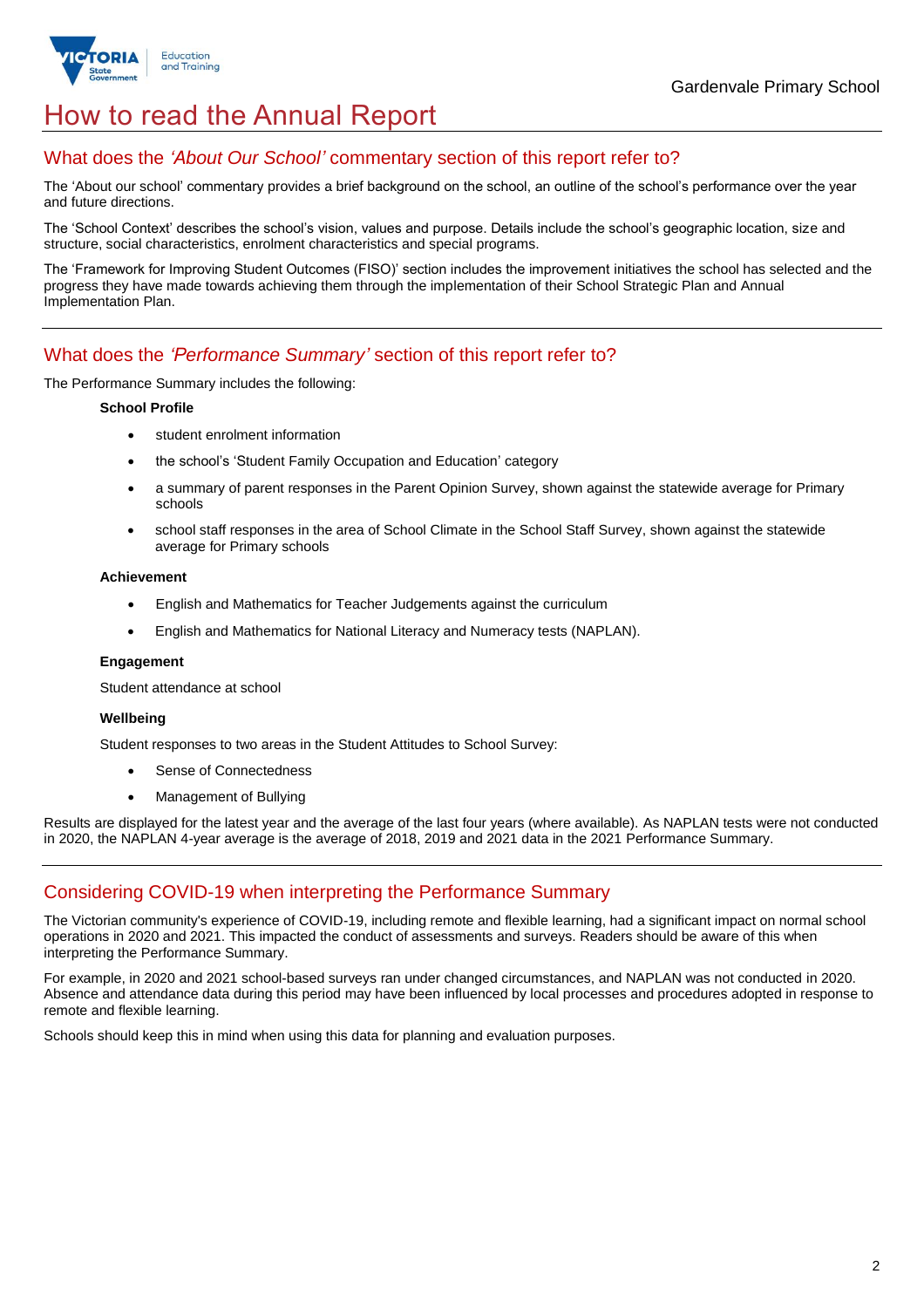

# How to read the Annual Report (continued)

### What do *'Similar Schools'* refer to?

Similar Schools are a group of Victorian government schools with similar characteristics to the school.

This grouping of schools has been created by comparing each school's socio-economic background of students, the number of non-English speaking students and the school's size and location.

## What does *'NDP'* or '*NDA*' mean?

'NDP' refers to no data being published for privacy reasons or where there are insufficient underlying data. For example, very low numbers of participants or characteristics that may lead to identification will result in an 'NDP' label.

'NDA' refers to no data being available. Some schools have no data for particular measures due to low enrolments. There may be no students enrolled in some year levels, so school comparisons are not possible.

Note that new schools only have the latest year of data and no comparative data from previous years. The Department also recognises unique circumstances in Specialist, Select Entry, English Language, Community Schools and schools that changed school type recently, where school-to-school comparisons are not appropriate.

## What is the *'Victorian Curriculum'*?

The Victorian Curriculum F–10 sets out what every student should learn during his or her first eleven years of schooling. The curriculum is the common set of knowledge and skills required by students for life-long learning, social development and active and informed citizenship.

The Victorian Curriculum is assessed through teacher judgements of student achievement based on classroom learning.

The curriculum has been developed to ensure that school subjects and their achievement standards enable continuous learning for all students, including students with disabilities.

The 'Towards Foundation Level Victorian Curriculum' is integrated directly into the curriculum and is referred to as 'Levels A to D'.

'Levels A to D' may be used for students with disabilities or students who may have additional learning needs. These levels are not associated with any set age or year level that links chronological age to cognitive progress (i.e., there is no age expected standard of achievement for 'Levels A to D').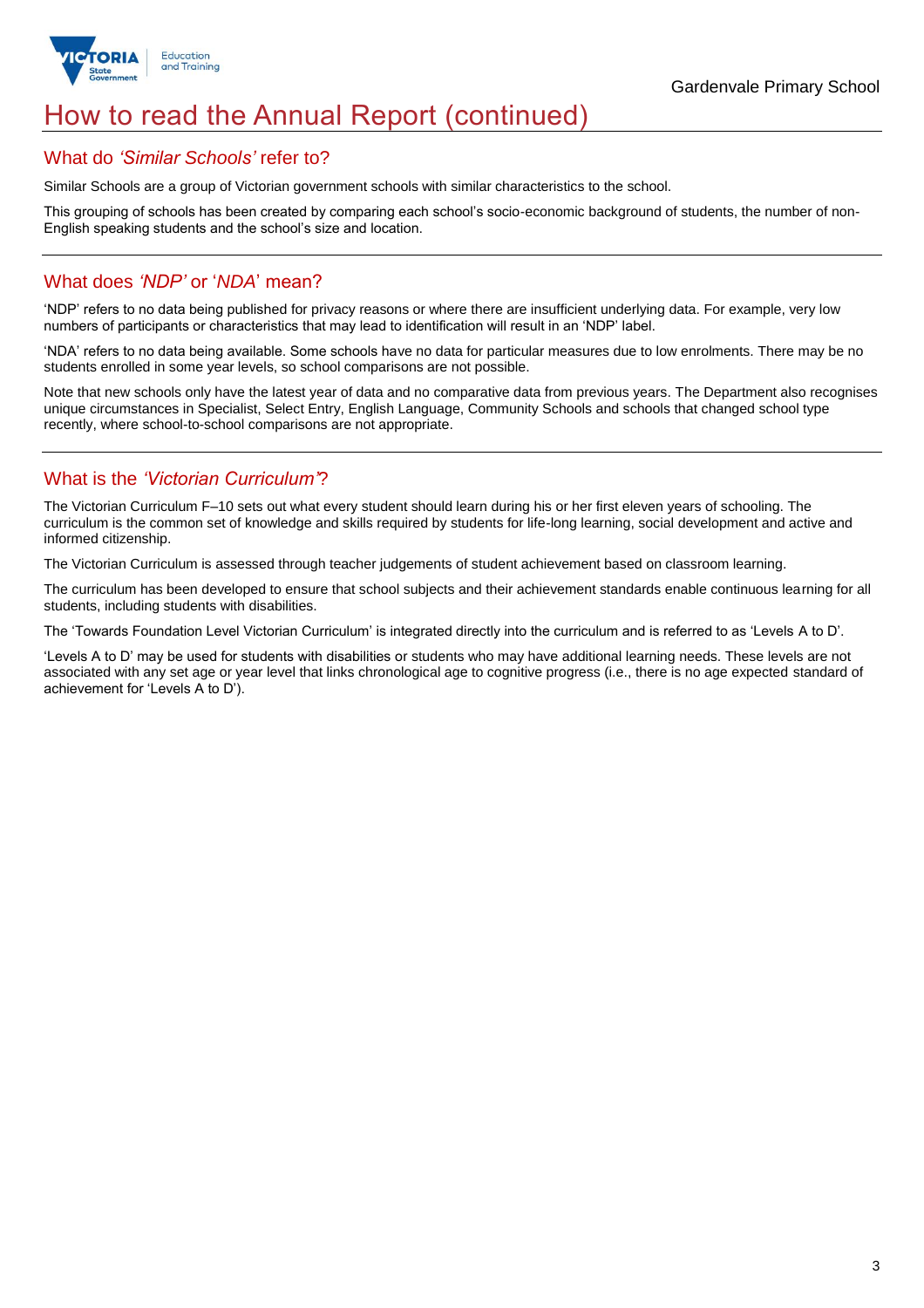

# **About Our School**

## School context

Gardenvale Primary School is located in Landcox Street Brighton East and was opened in 1922. The school motto of 'Onward and Upward' continues to reflect our striving for excellence in all areas. Our vision is Challenge, Engage, Inspire and our mission for Gardenvale Primary School is to be a vibrant school community, providing a rich and dynamic learning environment where lifelong learning is fostered.

The school operates across two campuses situated 260 metres apart on Landcox Street, the Prep to Year 2 students on the Junior Campus and the Years 3 to 6 students on the Senior Campus. Specialist Programs are provided across both campuses, ensuring that all students spend part of the week on each campus.

The school's enrolment for 2021 was 641 students, 319 female and 322 male. 8 percent of students had English as an additional language and there were no Aboriginal or Torres Strait Islander enrolled. This school's socio-economic band value is in the 'Low' range, this takes into account parents' occupations and education. A 'Low' band represents a low level of socio-educational disadvantage.

Parent Satisfaction level in the Parent Opinion Survey indicates 77.5% positive responses (agree or strongly agree) from parents who responded to the survey. This result is consistent with 2020 survey.This is slightly lower than the State average of 81.8%.

There is a strong demand for enrolment at all levels of the school, so it is necessary to adhere to the school's enrolment boundary. There are two Principal Class members, 29 classroom teachers, 7 equivalent teaching specialists, 17 literacy support or integration staff and a team of 7 education support staff who operate our dual campus offices or maintain our developing IT infrastructure. Many support staff work in a range of time fractions. Staff responses to the School Climate section of the annual School Staff Survey indicate a higher level of positive responses compared to the State average, School 80.6% compared to the State average of 75.8%. This was marked increase from the 2020 Staff Survey.

There are embedded HERRRby values throughout the school that enable student input and leadership in partnership with staff. Gardenvale Primary School provides a differentiated and comprehensive learning program where explicit teaching ensures a strong foundation of literacy and numeracy, as well as a broad range of specialist learning areas. Students and teachers are challenged and supported to be the best that they can be. Even through a second year that saw students switch between onsite and remote learning, our teachers continued to provide an excellent educational program based on the Victorian Curriculum learning outcomes, whilst at the same time monitoring and supporting the well-being of their students. At all times the teachers were cognizant that there was a vast range of learning environments and support structures for their students.

Our values are integral in supporting learners to become curious and critical thinkers who contribute actively and responsibly as global citizens.to be fully engaged, challenged and to be inspired to aim high and realize their full potential. This is done through quality teaching and the delivery of programs that encourage a love of learning whilst being supported by a vibrant school community.

2021 was a difficult year for all schools in Victoria, the novelty of remote learning had certainly worn thin! For us at Gardenvale PS it was a particular sad year with one of our long term teachers, passing away from a terminal illness in November. As with 2020 we were so fortunate at Gardenvale PS that staff, parents and students coped extremely well, as a whole, with the shift from remote learning, to onsite, back to remote. Week 3 of Term 4 saw a staggered return to school by Year Levels and then finally by the Week 5 of Term 4 all students and staff returned to onsite learning, apart from a two day closure of the whole school

Gardenvale Primary School is a wonderful school that is deservedly highly regarded in the community. All the elements of a successful school are in place: talented, dedicated and hardworking staff, industrious and extremely productive School Council and Parent Association and a very supportive school community.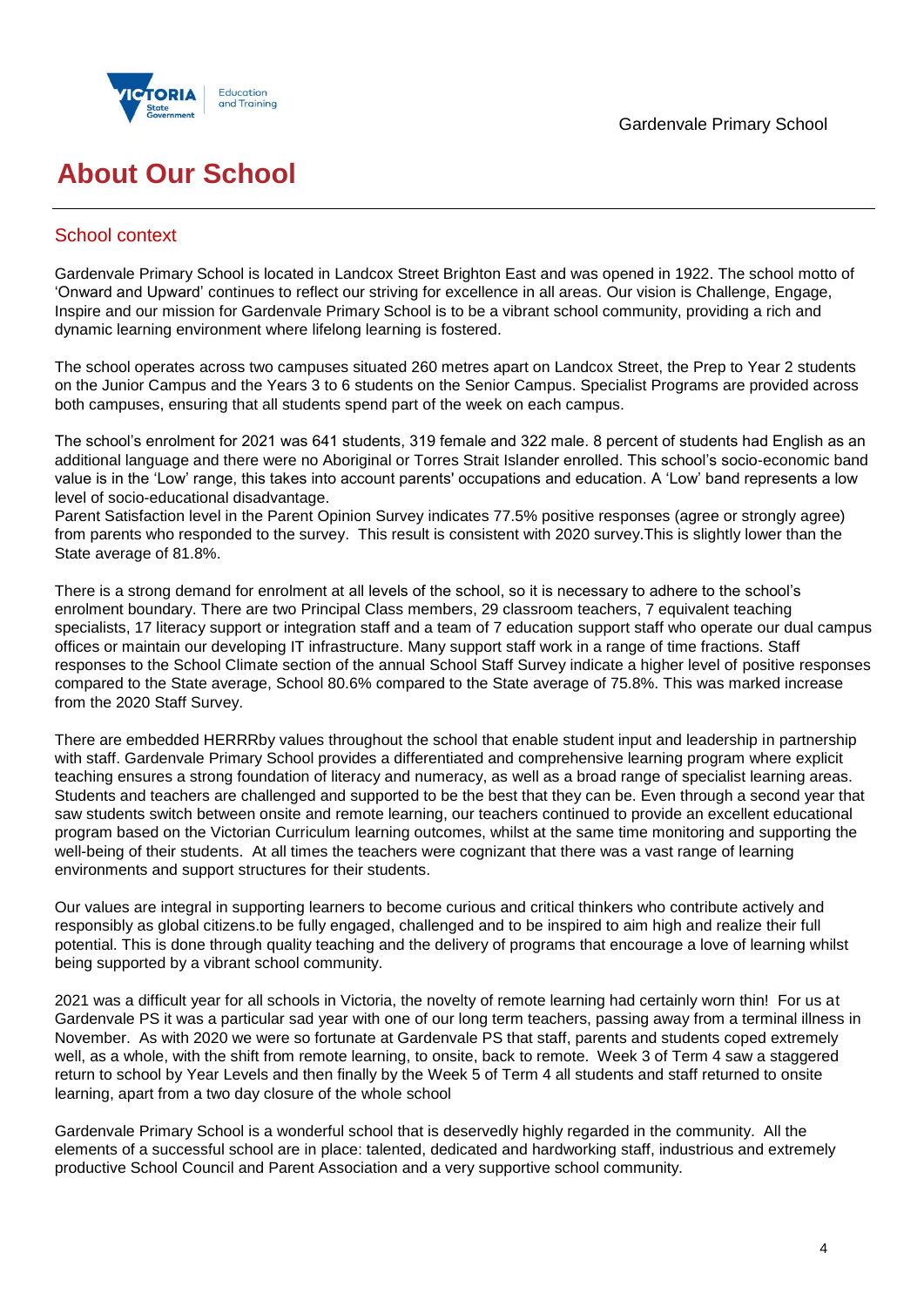

## Framework for Improving Student Outcomes (FISO)

The priority 'Excellence in Teaching and Learning' and the initiative 'Building Practice Excellence' have been continued to support the improvement pathway of our school. This has been a clear focus in the Strategic Plan, and our 2021 AIP. Work across all levels of the school continues in these two priority areas and work has continued to focus on all students making at least a full year's growth in their learning. Building teacher capacity to effectively differentiate teaching of a consistent instructional model ensured equal access to the curriculum for all students. Although 2021 was once again an interrupted year with remote learning taking place, we were able to deliver on some of our AIP actions relating to literacy and numeracy however, we had to modify our approach.

Here is a summary of some of the achievements in Curriculum:

PLC training was undertaken in 2021.

PLC teams increased collaboration by meeting regularly to plan a consistent differentiated program. Consistency in programs

Peer observations continued where possible when we were not teaching remotely.

## Achievement

In 2021 staff worked collaboratively to provide engaging, differentiated tasks for students. Thorough assessment was undertaken in term 4 of 2020 and term 1 of 2021 to ensure all students who were impacted by the 2020 lockdowns and remote learning were identified and given additional support through the tutoring program which commenced at the beginning of 2021. Staff were able to use data gathered and knowledge of students to develop new ways of differentiating for varying student abilities. While academic 'catch up' was important, student health and wellbeing remained a central focus when students returned to school and became a stronger focus when lockdowns and remote learning once again disrupted regular classroom programs. Despite the challenges faced by families, staff and most students were highly motivated, completed most tasks and loved receiving feedback to further their learning.

Gardenvale Primary School continued to maintain a high level of academic performance and above state average achievements across all levels of the school in both Literacy and Numeracy. Our dedicated and highly professional teaching teams plan the delivery of the Victorian Curriculum in a sequential, differentiated and broadly assessed program.

Teacher judgments data using the Victorian Curriculum are performing above similar schools and well above state: 98.0% of students achieved at or above the expected standard in English (state 86.2%) (similar schools 95.7%) 9.8.0% of students achieved at or above the expected level in Mathematics (state 84.9%) (similar schools 96%)

NAPLAN data for Reading and Numeracy also indicated that our students achieved well above when compared to the state.

Reading Year 3: 91.6 % of students in the top three bands (state 76.9%) Reading Year 5: 89.4% of students in the top three bands (state 70.4%)

Numeracy Year 3: 84.2 % of students in the top three bands (state 67.6%) Numeracy Year 5: 75.3% of students in the top three bands (state 61.6%)

While Numeracy data was well above the state, our students who made high gain from year 3 to year 5, was not as high as it had been in previous years. Future directions will be to focus the assessment and differentiation of our numeracy program.

### Engagement

In 2022 Melbourne went through four periods of lockdown due to the COVID-19 Pandemic the implication of this saw our students spend 33% of the year learning remotely.

Our attendance data clearly indicates our students are in school more often than the state mean and at all levels our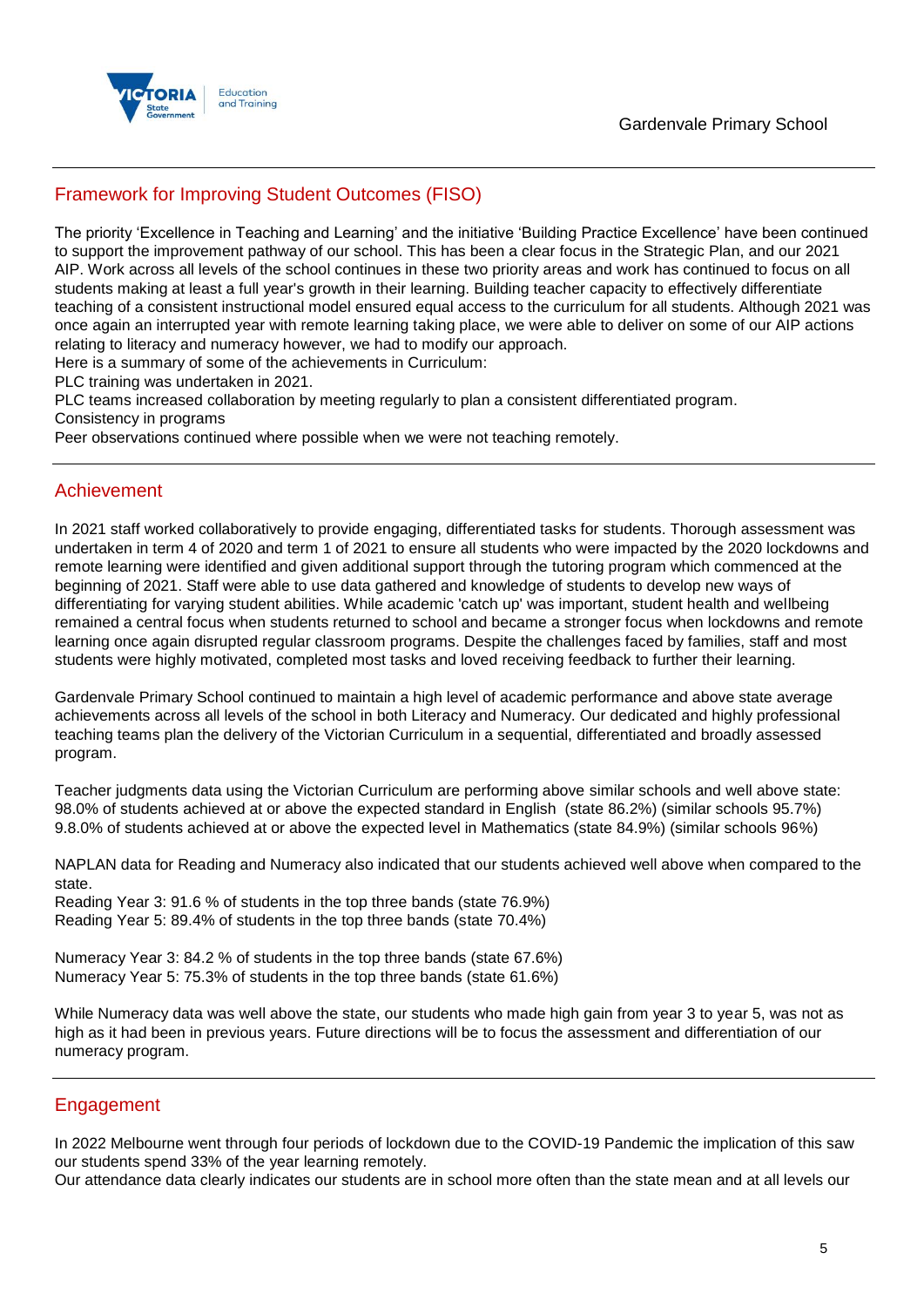

attendance rates are consistently between 93 - 96%. The school's average number of absence days per student was recorded at 11.1, this was well below the state average (14.7) but slightly higher than Similar Schools 9.8. Attendance is electronically monitored twice per day and any unexplained absences are reported to parents. Prolonged unexplained absences are followed up with parents.

Our high attendance rate correlates with our Students Attitude to School Survey. Our students indicated a high sense of connectedness to school in comparison to both state and like schools. The global pandemic and the lengthy period of remote learning had an impact on student absence, in families being unable to travel.

## **Wellbeing**

With the upheaval of COVID and the on and off nature of remote learning, the leadership made the decision that students at risk emotionally, as well as integration students, would be considered for onsite schooling. Families in crisis were invited to bring their children to school for part of the week so we could ensure that these students received optimal learning throughout this period. Wellbeing activities and sessions in different year levels were specifically implemented to ensure students had the opportunity to connect and discuss how they were managing. When school resumed in Term 4, Wellbeing was a strong focus for all students. Our HERRRby Values were reinforced and through Circle Time and various class activities with emotional wellbeing and managing friendships as a focus. In Term 4 2021 we commenced our Respectful Relationships (Tranche 3) journey and made contact with our Leader school Elsternwick Primary School. A staff member from each year level and a number of specialists were invited to a 1/2 Day PD with Elsternwick to assess where our school was at and the direction we would take in 2022. It was decided that our RR Team would run a PD for the whole school at the commencement of 2022 to introduce the program.

Our HERRRby Values program continues to encourage students to be their best and has a strong focus on promoting inclusion. Ongoing programs such as Peer Mediation, Value of the Month, Buddies and Circle Time activities and discussions, ensure the positive message is regularly reinforced. HERRRby, our life size mascot, attends all events to reinforce our school values. In 2021 HERRRby's focus was 'Supporting Everyone'. School spirit and connectedness are promoted through weekly assemblies, which are led by our Year 6 leaders. All students have the opportunity to perform and contribute, and awards are presented to students showing exemplary skills and behaviours. Results from the Resilient Youth Survey and Attitudes to School Survey continue to be above 90% for Connectedness , Inclusion and Support. AToSS results were 92% for sense of connectedness and 91.6% for managing Bullying. Similar schools at 77.7% and 76.9% respectively.

Gardenvale Primary School has a no tolerance to bullying approach. We are proactive in responding to issues and continually review our Student Wellbeing and Engagement Guidelines, Essential Agreements and Bullying Prevention Policy so that our school delivers a safe, secure and stimulating learning environment for all students. Onward and Upward.

## Finance performance and position

2021 revenue remained at a consistent level, however due to the COVID pandemic there were limited fundraising opportunities to add locally raised funds. 2021 expenditure was targeted at major capital improvements on both campuses. The first major project is the upgrade of an old brick building to create a new ground level art room. The school is to contribute \$200,000, towards the Inclusive School's Project. The second major project is the student toilet upgrade, allowing \$25,000 for contingencies. 2021 ended in a surplus, this money is carried forward to 2022 for the major building works mentioned above as well as supplementing up to \$100,000 for a new external staircase required at the Senior Campus, this is due to the current one being deemed non-compliant. The staircase project will be funded jointly with the VSBA. The School Finance Team have liaised regularly and been diligent in their management of the school finances, which are in a strong position.

### **For more detailed information regarding our school please visit our website at [https://www.gardenvaleps.vic.edu.au](https://www.gardenvaleps.vic.edu.au/)**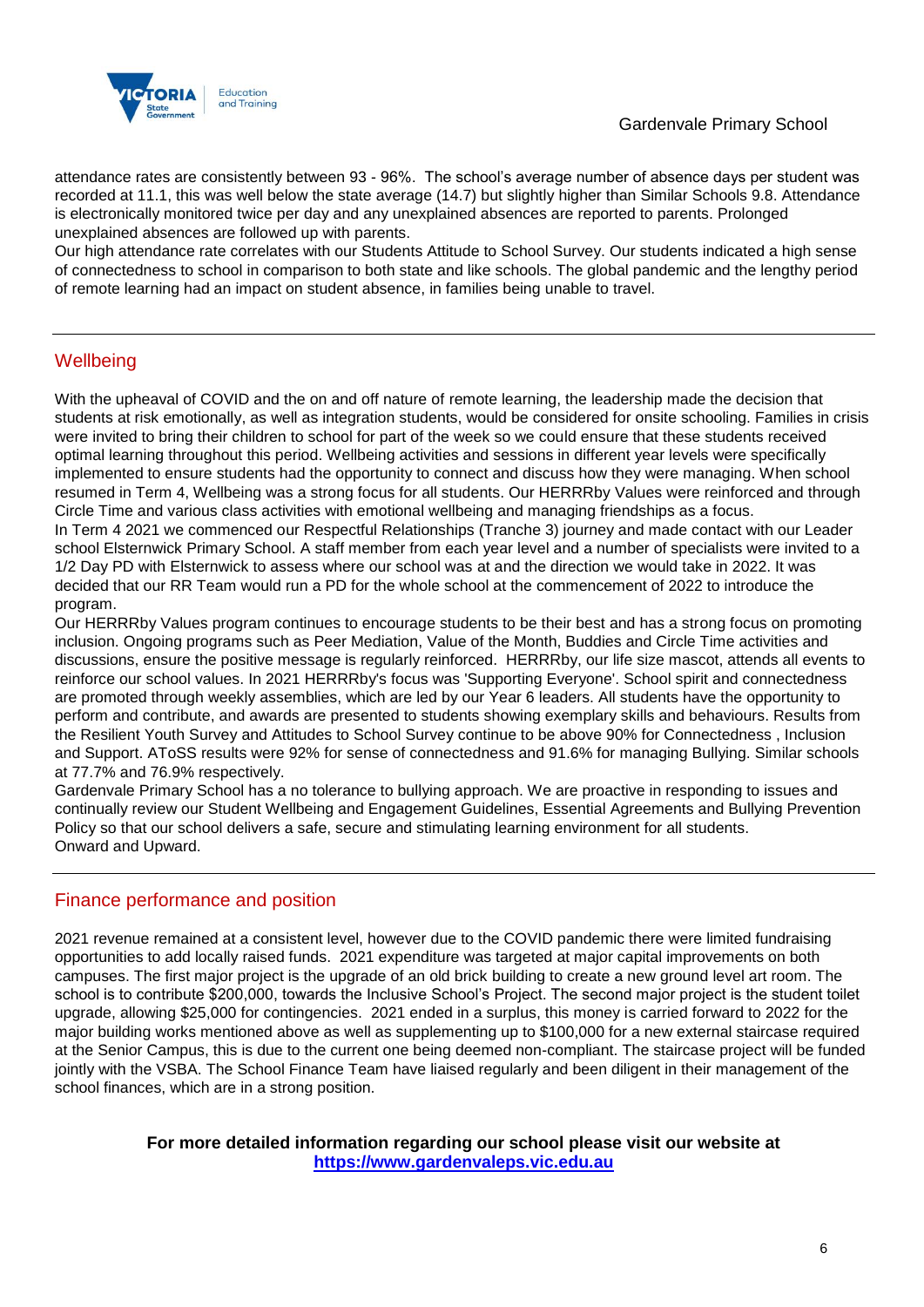

Gardenvale Primary School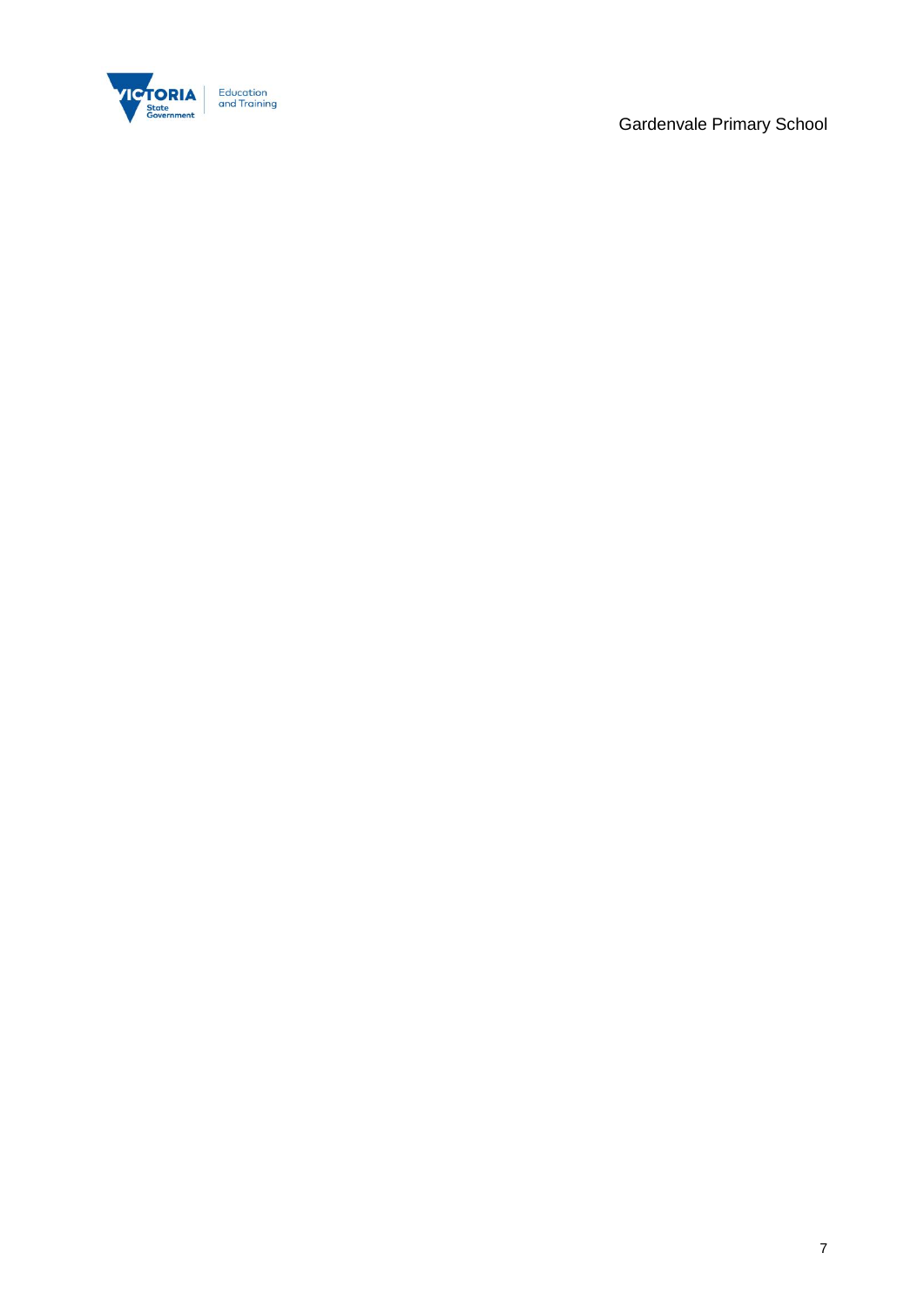

# **Performance Summary**

The Performance Summary for government schools provides an overview of how this school is contributing to the objectives of the Education State and how it compares to other Victorian government schools.

All schools work in partnership with their school community to improve outcomes for children and young people. Sharing this information with parents and the wider school community helps to support community engagement in student learning, a key priority of the Framework for Improving Student Outcomes.

Refer to the 'How to read the Annual Report' section for help on how to interpret this report.

# SCHOOL PROFILE

#### **Enrolment Profile**

A total of 641 students were enrolled at this school in 2021, 319 female and 322 male.

8 percent of students had English as an additional language and 0 percent were Aboriginal or Torres Strait Islander.

#### **Overall Socio-Economic Profile**

The overall school's socio-economic profile is based on the school's Student Family Occupation and Education index (SFOE).

SFOE is a measure of socio-educational disadvantage of a school, based on educational and employment characteristics of the parents/carers of students enrolled at the school. Possible SFOE band values are: Low, Low-Medium, Medium and High. A 'Low' band represents a low level of socio-educational disadvantage, a 'High' band represents a high level of socio-educational disadvantage.

This school's SFOE band value is: Low

#### **Parent Satisfaction Summary**

The percent endorsement by parents on their school satisfaction level, as reported in the annual Parent Opinion Survey.

Percent endorsement indicates the percent of positive responses (agree or strongly agree) from parents who responded to the survey.



#### **School Staff Survey**

The percent endorsement by staff on School Climate, as reported in the annual School Staff Survey.

Percent endorsement indicates the percent of positive responses (agree or strongly agree) from staff who responded to the survey. Data is suppressed for schools with three or less respondents to the survey for confidentiality reasons.

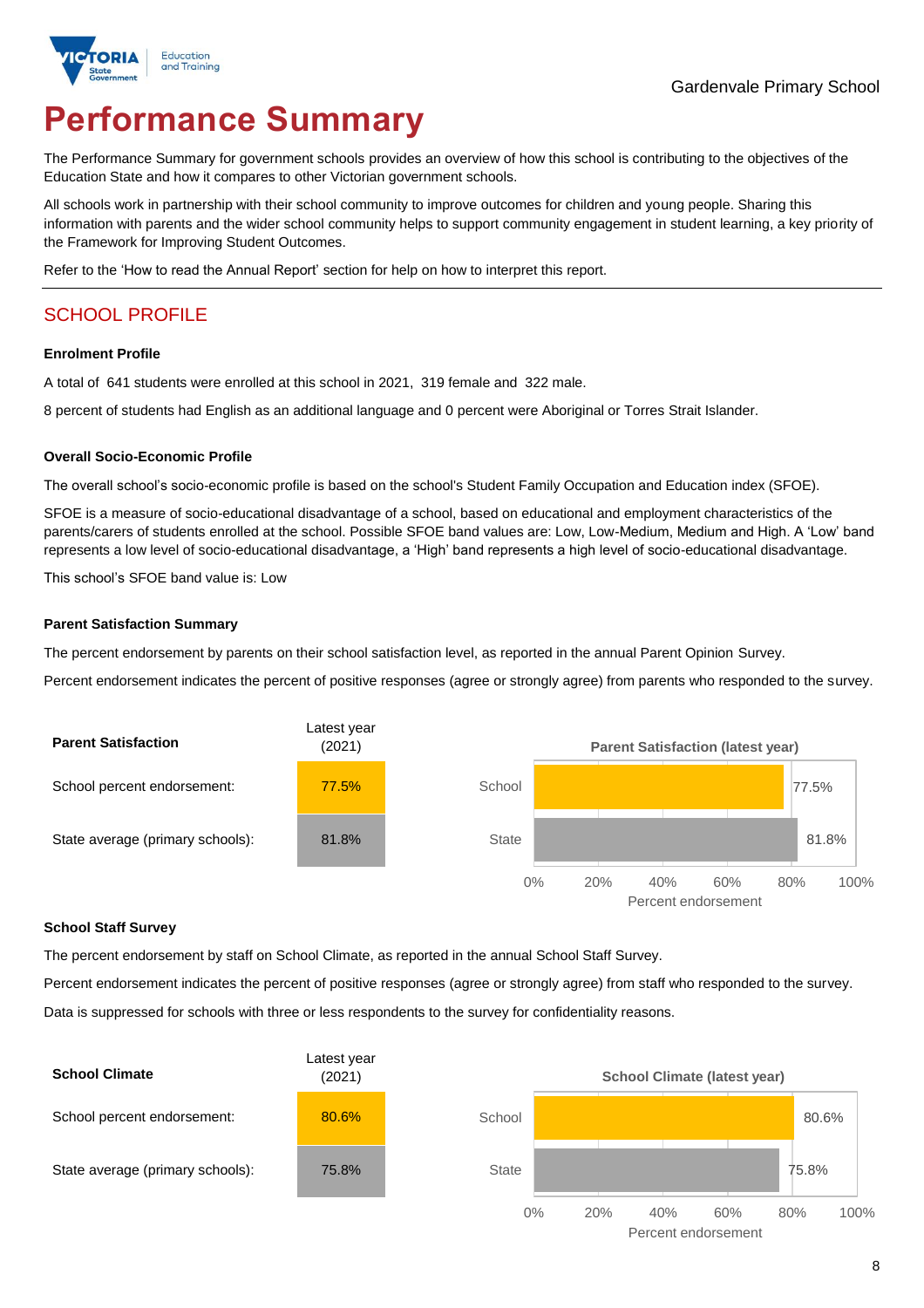

## ACHIEVEMENT

*Key: 'Similar Schools' are a group of Victorian government schools that are like this school, taking into account the school's socioeconomic background of students, the number of non-English speaking students and the size and location of the school.*

#### **Teacher Judgement of student achievement**

Percentage of students working at or above age expected standards in English and Mathematics.



Percent students at or above age expected level

| <b>Mathematics</b><br>Years Prep to 6                             | Latest year<br>(2021) |
|-------------------------------------------------------------------|-----------------------|
| School percent of students at or above age<br>expected standards: | 98.0%                 |
| Similar Schools average:                                          | 96.0%                 |
| State average:                                                    | 84.9%                 |

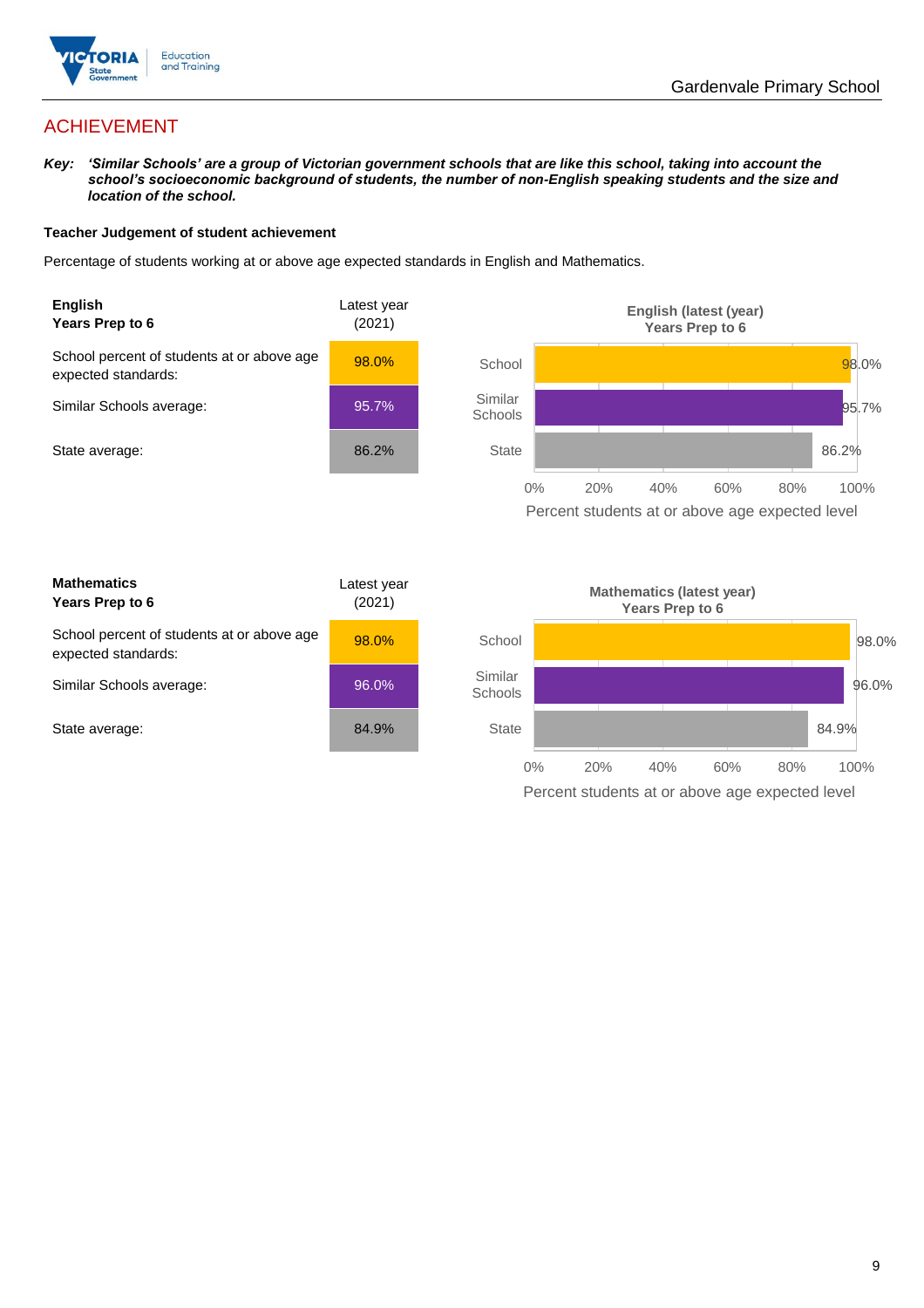

# ACHIEVEMENT (continued)

*Key: 'Similar Schools' are a group of Victorian government schools that are like this school, taking into account the school's socioeconomic background of students, the number of non-English speaking students and the size and location of the school.*

#### **NAPLAN**

Percentage of students in the top three bands of testing in NAPLAN.

Note: NAPLAN tests were not conducted in 2020, hence the 4-year average is the average of 2018, 2019 and 2021 data.

| Reading<br>Year <sub>3</sub>                      | Latest year<br>(2021) | 4-year<br>average |                    |     | <b>NAPLAN Reading (latest year)</b><br>Year <sub>3</sub>  |       |       |
|---------------------------------------------------|-----------------------|-------------------|--------------------|-----|-----------------------------------------------------------|-------|-------|
| School percent of students in<br>top three bands: | 91.6%                 | 92.4%             | School             |     |                                                           |       | 91.6% |
| Similar Schools average:                          | 91.1%                 | 90.6%             | Similar<br>Schools |     |                                                           |       | 91.1% |
| State average:                                    | 76.9%                 | 76.5%             | <b>State</b>       |     |                                                           | 76.9% |       |
|                                                   |                       |                   | $0\%$              | 20% | 40%<br>60%<br>Percent of students in top three bands      | 80%   | 100%  |
| Reading<br>Year 5                                 | Latest year<br>(2021) | 4-year<br>average |                    |     | <b>NAPLAN Reading (latest year)</b><br>Year <sub>5</sub>  |       |       |
| School percent of students in<br>top three bands: | 89.4%                 | 90.5%             | School             |     |                                                           |       | 89.4% |
| Similar Schools average:                          | 87.7%                 | 85.1%             | Similar<br>Schools |     |                                                           |       | 87.7% |
| State average:                                    | 70.4%                 | 67.7%             | <b>State</b>       |     |                                                           | 70.4% |       |
|                                                   |                       |                   | $0\%$              | 20% | 40%<br>60%<br>Percent of students in top three bands      | 80%   | 100%  |
| <b>Numeracy</b><br>Year <sub>3</sub>              | Latest year<br>(2021) | 4-year<br>average |                    |     | <b>NAPLAN Numeracy (latest year)</b><br>Year <sub>3</sub> |       |       |
| School percent of students in<br>top three bands: | 84.2%                 | 86.3%             | School             |     |                                                           |       | 84.2% |
| Similar Schools average:                          | 85.6%                 | 86.8%             | Similar<br>Schools |     |                                                           |       | 85.6% |
| State average:                                    | 67.6%                 | 69.1%             | <b>State</b>       |     |                                                           | 67.6% |       |
|                                                   |                       |                   | $0\%$              | 20% | 40%<br>60%<br>Percent of students in top three bands      | 80%   | 100%  |
| <b>Numeracy</b><br>Year 5                         | Latest year<br>(2021) | 4-year<br>average |                    |     | <b>NAPLAN Numeracy (latest year)</b><br>Year 5            |       |       |
| School percent of students in<br>top three bands: | 75.3%                 | 82.8%             | School             |     |                                                           | 75.3% |       |
| Similar Schools average:                          | 81.2%                 | 79.9%             | Similar<br>Schools |     |                                                           |       | 81.2% |
| State average:                                    | 61.6%                 | 60.0%             | <b>State</b>       |     |                                                           | 61.6% |       |
|                                                   |                       |                   | $0\%$              | 20% | 40%<br>60%                                                | 80%   | 100%  |

Percent of students in top three bands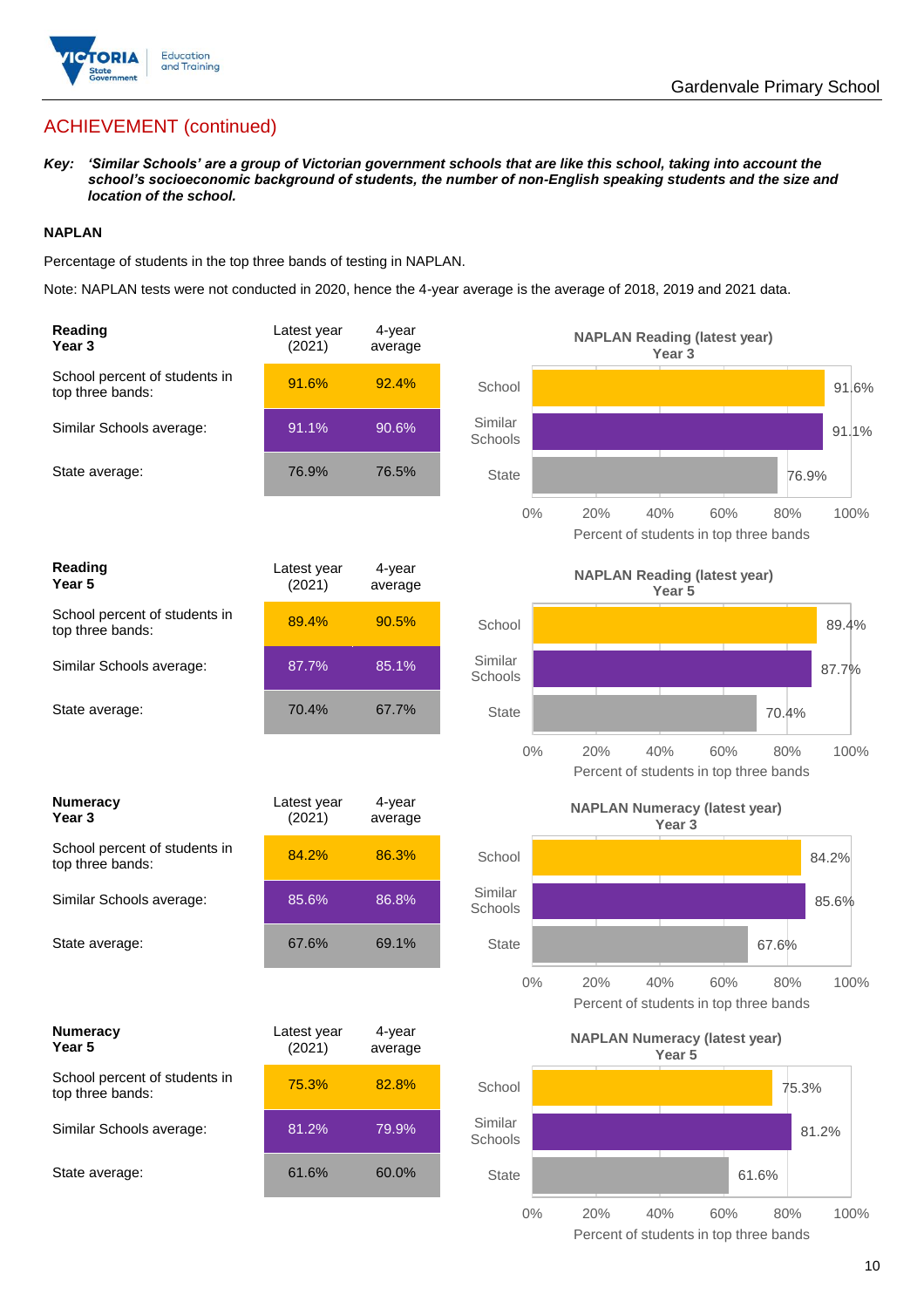

## Gardenvale Primary School

# ACHIEVEMENT (continued)

### **NAPLAN Learning Gain**

NAPLAN learning gain is determined by comparing a student's current year result relative to the results of all 'similar' Victorian students (i.e., students in all sectors in the same year level who had the same score two years prior). If the current year result is in the top 25 percent, their gain level is categorised as 'High'; middle 50 percent is 'Medium'; bottom 25 percent is 'Low'.

#### **Learning Gain Year 3 (2019) to Year 5 (2021)**



**N** Low Gain **Medium Gain High Gain**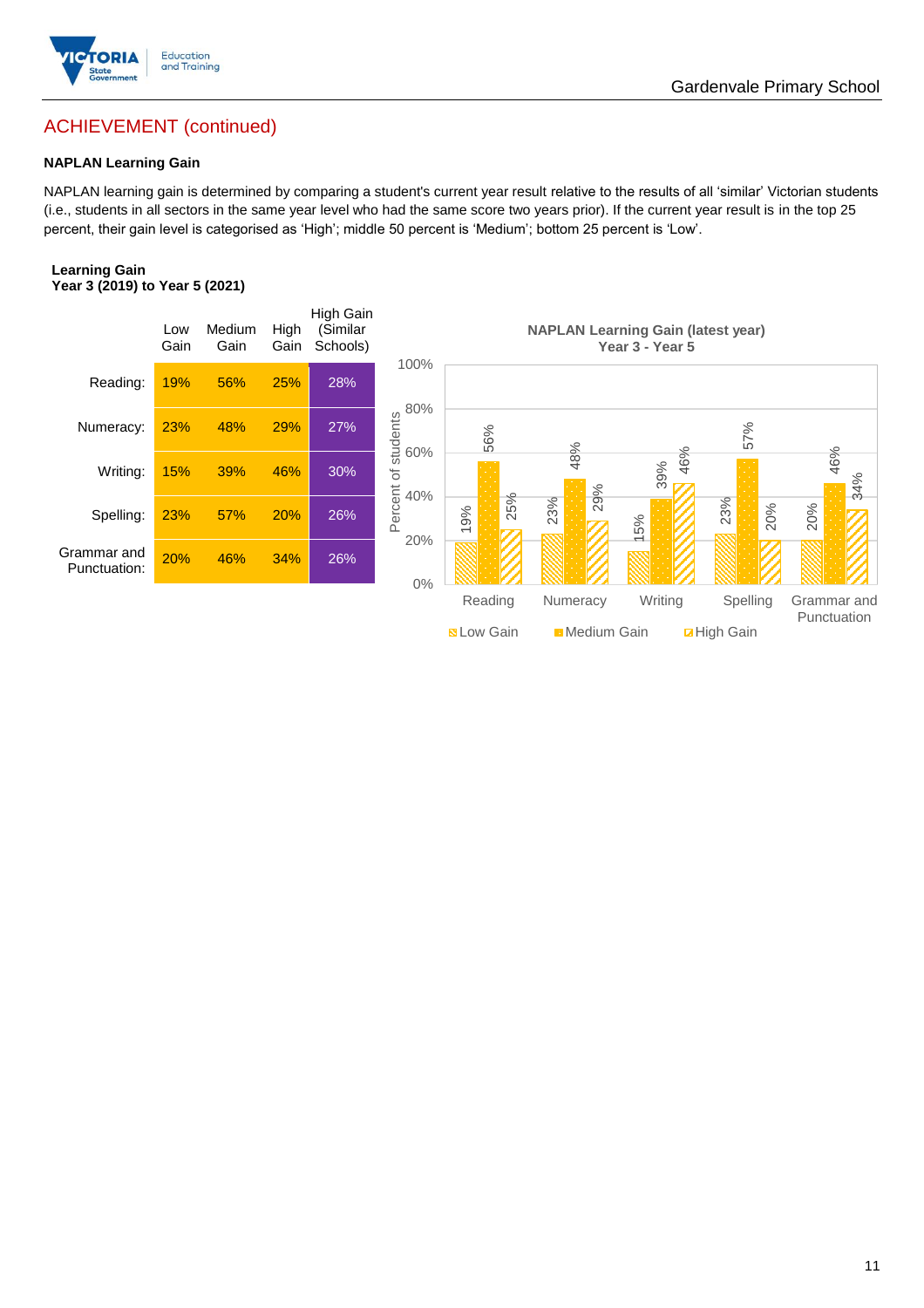

## ENGAGEMENT

*Key: 'Similar Schools' are a group of Victorian government schools that are like this school, taking into account the school's socioeconomic background of students, the number of non-English speaking students and the size and location of the school.*

#### **Average Number of Student Absence Days**

Absence from school can impact on students' learning. Common reasons for non-attendance include illness and extended family holidays. Absence and attendance data in 2020 and 2021 may have been influenced by COVID-19.



#### **Attendance Rate (latest year)**

|                                             | Prep | Year 1 | Year 2 | Year 3 | Year 4 | Year 5 | Year 6 |
|---------------------------------------------|------|--------|--------|--------|--------|--------|--------|
| Attendance Rate by year level<br>$(2021)$ : | 96%  | 95%    | 95%    | 94%    | 95%    | 93%    | 93%    |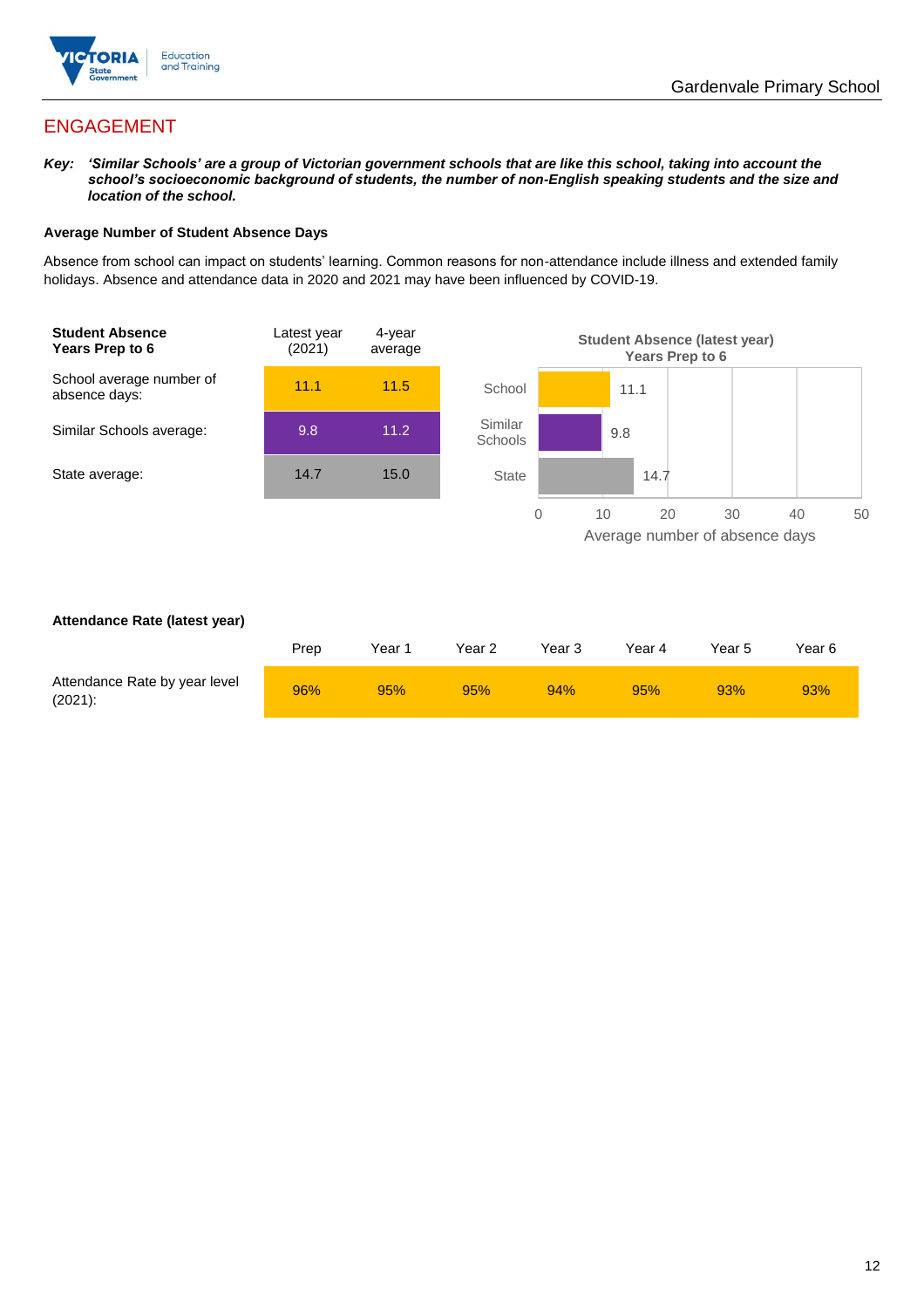

## **WELLBEING**

*Key: 'Similar Schools' are a group of Victorian government schools that are like this school, taking into account the school's socioeconomic background of students, the number of non-English speaking students and the size and location of the school.*

#### **Student Attitudes to School – Sense of Connectedness**

The percent endorsement on Sense of Connectedness factor, as reported in the Attitudes to School Survey completed annually by Victorian government school students, indicates the percent of positive responses (agree or strongly agree).



*Due to lower participation rates, differences in the timing of the survey/length of survey period and the general impact of Covid19 across 2020 and 2021, data are often not comparable with previous years or within similar school groups. Care should be taken when interpreting these results.*



#### **Student Attitudes to School – Management of Bullying**

The percent endorsement on Management of Bullying factor, as reported in the Attitudes to School Survey completed annually by Victorian government school students, indicates the percent of positive responses (agree or strongly agree).

| <b>Management of Bullying</b><br>Years 4 to 6 | Latest year<br>(2021) | 4-year<br>average |  |
|-----------------------------------------------|-----------------------|-------------------|--|
| School percent endorsement:                   | 91.6%                 | 93.1%             |  |
| Similar Schools average:                      | 76.9%                 | 79.2%             |  |
| State average:                                | 78.4%                 | 79.7%             |  |

*Due to lower participation rates, differences in the timing of the survey/length of survey period and the general impact of Covid19 across 2020 and 2021, data are often not comparable with previous years or within similar school groups. Care should be taken when interpreting these results.*

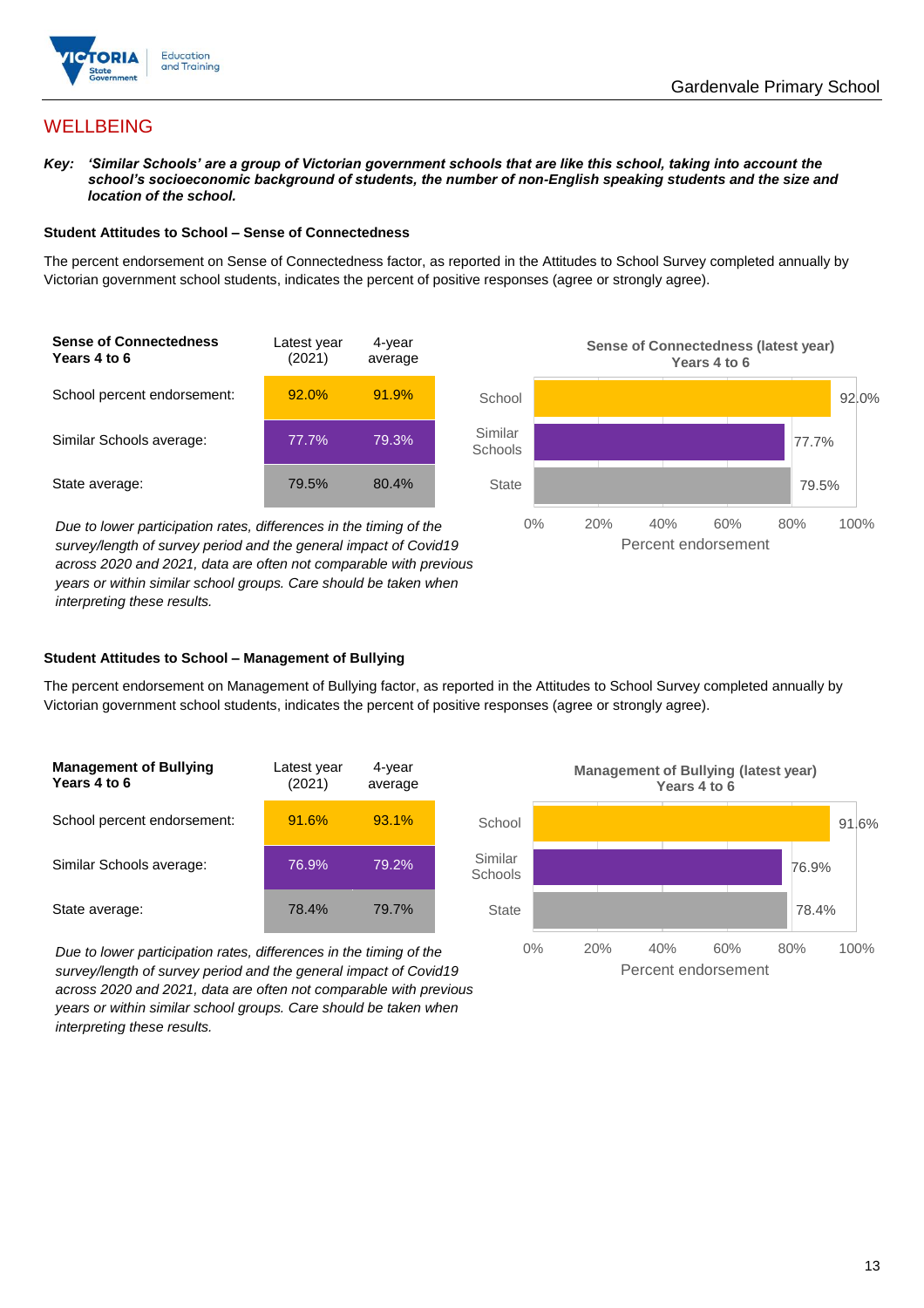

# **Financial Performance and Position**

FINANCIAL PERFORMANCE - OPERATING STATEMENT SUMMARY FOR THE YEAR ENDING 31 DECEMBER, 2021

| <b>Revenue</b>                  | <b>Actual</b> |
|---------------------------------|---------------|
| <b>Student Resource Package</b> | \$5,184,956   |
| Government Provided DET Grants  | \$507,038     |
| Government Grants Commonwealth  | \$5,166       |
| Government Grants State         | \$0           |
| <b>Revenue Other</b>            | \$11,746      |
| <b>Locally Raised Funds</b>     | \$675,396     |
| <b>Capital Grants</b>           | \$0           |
| <b>Total Operating Revenue</b>  | \$6,384,303   |

| Equity <sup>1</sup>                                 | <b>Actual</b> |
|-----------------------------------------------------|---------------|
| Equity (Social Disadvantage)                        | \$5,000       |
| Equity (Catch Up)                                   | \$0           |
| <b>Transition Funding</b>                           | \$0           |
| Equity (Social Disadvantage - Extraordinary Growth) | \$0           |
| <b>Equity Total</b>                                 | \$5,000       |

| <b>Expenditure</b>                    | <b>Actual</b> |
|---------------------------------------|---------------|
| Student Resource Package <sup>2</sup> | \$5,006,259   |
| Adjustments                           | \$0           |
| <b>Books &amp; Publications</b>       | \$4,679       |
| Camps/Excursions/Activities           | \$227,612     |
| <b>Communication Costs</b>            | \$6,369       |
| Consumables                           | \$94,929      |
| Miscellaneous Expense <sup>3</sup>    | \$24,900      |
| <b>Professional Development</b>       | \$14,031      |
| Equipment/Maintenance/Hire            | \$100,649     |
| <b>Property Services</b>              | \$55,879      |
| Salaries & Allowances <sup>4</sup>    | \$307,199     |
| <b>Support Services</b>               | \$48,925      |
| Trading & Fundraising                 | \$31,710      |
| Motor Vehicle Expenses                | \$0           |
| Travel & Subsistence                  | \$0           |
| <b>Utilities</b>                      | \$26,858      |
| <b>Total Operating Expenditure</b>    | \$5,950,000   |
| <b>Net Operating Surplus/-Deficit</b> | \$434,303     |
| <b>Asset Acquisitions</b>             | \$86,465      |

(1) The equity funding reported above is a subset of the overall revenue reported by the school.

(2) Student Resource Package Expenditure figures are as of 24 Feb 2022 and are subject to change during the reconciliation process.

(3) Miscellaneous Expenses include bank charges, administration expenses, insurance and taxation charges.

(4) Salaries and Allowances refers to school-level payroll.